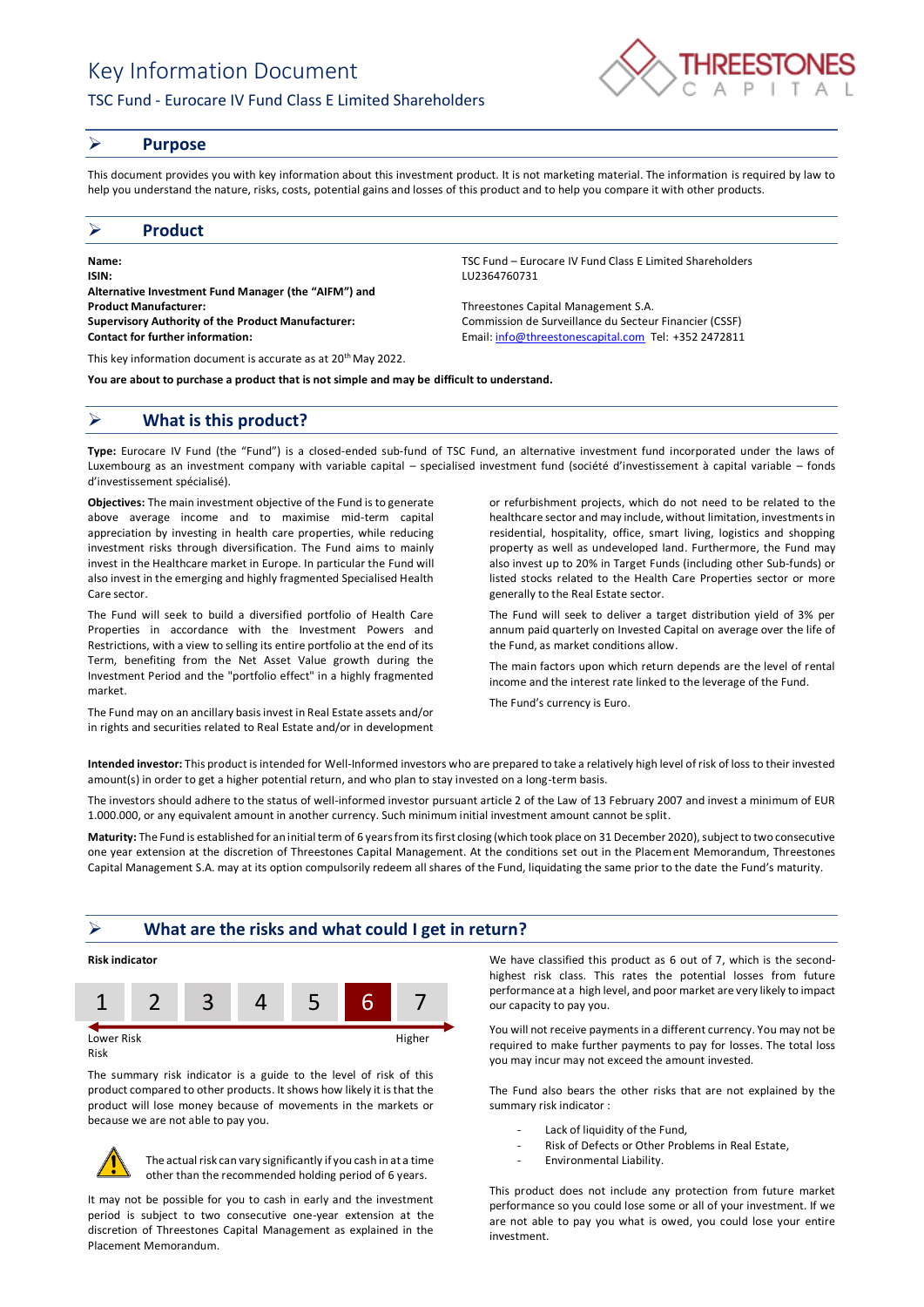# Key Information Document



## TSC Fund - Eurocare IV Fund Class E Limited Shareholders

#### **Performance scenarios**

Market developments in the future cannot be accurately predicted. The scenarios shown are only an indication of some of the possible outcomes based on recent returns. Actual returns could be lower.

| Investment of EUR10,000 |                                     | If you cash in after 1<br>year | If you cash in after 3<br>years | If you cash in after 6<br><b>Vears</b> (recommended holding<br>period) |
|-------------------------|-------------------------------------|--------------------------------|---------------------------------|------------------------------------------------------------------------|
| <b>Stress scenario</b>  | What you might get back after costs | EUR 9,295.25                   | EUR 9.148.44                    | EUR 9,682.04                                                           |
|                         | Average return each year            | $-7.05\%$                      | $-2.92%$                        | $-0.54%$                                                               |
| Unfavorable scenario    | What you might get back after costs | EUR 9,382.10                   | EUR 9.754.39                    | EUR 10,887.78                                                          |
|                         | Average return each year            | $-6.18%$                       | $-0.83%$                        | 1.43%                                                                  |
| Moderate scenario       | What you might get back after costs | EUR 9,903.20                   | EUR 11.644.19                   | EUR 14,572.78                                                          |
|                         | Average return each year            | $-0.97\%$                      | 5.21%                           | 6.48%                                                                  |
| Favorable scenario      | What you might get back after costs | EUR 10.081.00                  | EUR 13,038.85                   | EUR 16,748.30                                                          |
|                         | Average return each year            | 0.81%                          | 9.25%                           | 8.98%                                                                  |

This table shows the money you could get back over the next 6 years, under different scenarios, assuming that you invest EUR10,000. The scenarios shown illustrate how your investment could perform. You can compare them with the scenarios of other products.

The scenarios presented are an estimate of future performance based on evidence from the past on how the value of this investment varies, and are not an exact indicator. What you get will vary depending on how the market performs and how long you keep the investment/product.

This product cannot be easily cashed in. This means it is difficult to estimate how much you would get back if you cash in before the end of the recommended holding period. You will either be unable to cash in early or you will have to pay high costs or make a large loss if you do so.

The figures shown include all the costs of the product itself, but may not include all the costs that you pay to your advisor or distributor. The figures do not take into account your personal tax situation, which may also affect how much you get back.

# ➢ **What happens if Eurocare IV Fund is unable to pay out?**

The investor may face a financial loss due to the default of the Fund. This loss is not covered by an investor compensation or guarantee scheme.

Upon the dissolution of the Fund in the context of insolvency proceedings, the assets of the Fund will be liquidated in an orderly manner and all investments or the proceeds from the disposal or liquidation of investments will be distributed to the Limited Shareholders in compliance with the distribution policy.

# ➢ **What are the costs?**

The Reduction in Yield (RIY) shows what impact the total costs you pay will have on the investment return you might get. The total costs take into account one-off, ongoing and incidental costs

The amounts shown here are the cumulative costs of the product itself, for three different holding periods. They include potential early exit penalties. The figures assume you invest EUR10,000. The figures are estimates and may change in the future.

#### **Costs over time**

The person selling you or advising you about this product may charge you other costs. If so, this person will provide you with information about these costs and show you the impact that all costs will have on your investment over time.

| Investment of EUR10,000         | If you cash in after 1 year | If you cash in after 3 years | If you cash in after 6 years<br>(recommended holding period) |
|---------------------------------|-----------------------------|------------------------------|--------------------------------------------------------------|
| Total costs                     | EUR 926.80                  | EUR 2,563.16                 | EUR 3,615.50                                                 |
| <b>RIY (Reduction in Yield)</b> | 8.89%                       | 4.75%                        | 3.77%                                                        |